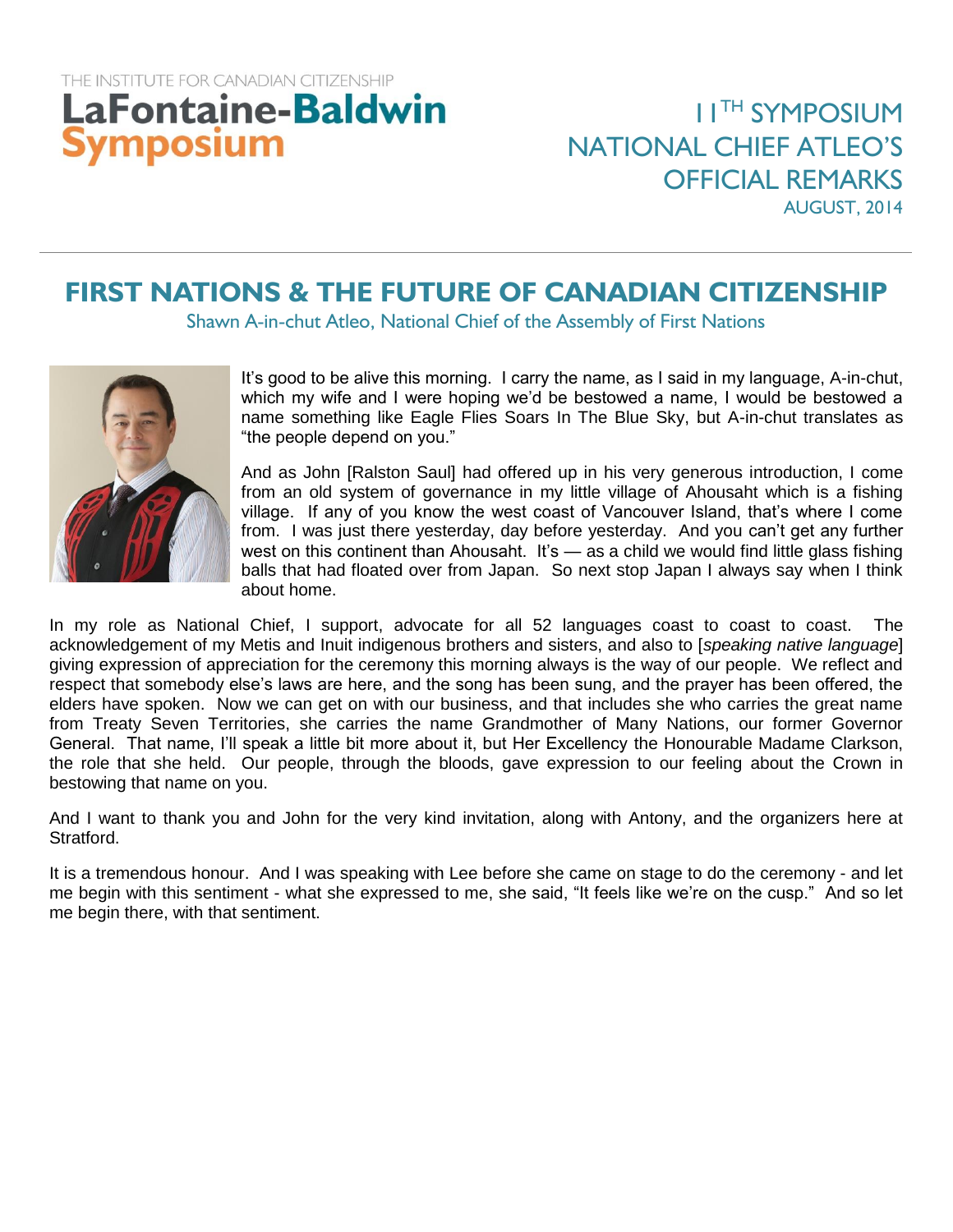Being so thankful to be here. And I know that many of you will be enjoying Stratford's artistic brilliance and creativity. Inviting the LaFontaine-Baldwin Symposium to be a part of this Festival is something personally I feel deeply grateful for. Never could we imagine, if I were to hold a potlatch where a name would be bestowed or a marriage concluded or a rite of passage or even a funeral, without going to the artistic leadership. We would never call them anything less than because they're a part of the fabric of our systems of governance over the course of history. And so, too, shouldn't we consider the artists as leaders amongst us? So I think about the John Ralston Sauls when he's offering up important thoughts for the country through his writings. Or the artists we had a chance to sit down and spend some time with last night. Award-winning playwright, Tara Beagan. I don't know if Tara's here this morning. Oh, there you are. The way Tara described it, as an award-winning playwright, talking about those who had dug the trenches so that we, if I can say, as contemporaries, as the next generation, so that we can fight on in the trenches that were dug by the Thomas Kings, by the Mr. Graham Greenes, the renowned artists that have come from these lands, from our peoples, from indigenous peoples.

And in recognizing that we're in someone else's territories and having the ceremony we've just had, this really is the point of entry. Expressions of respect to the original and current inhabitants, and to the ancestors, mine and yours, who gathered on the land, who made promises to one another, as John had alluded to. Promises to work together for our collective wellbeing.

And may I say how fitting it is at this moment, as Lee had said to me before we started, that we're on the cusp, because it feels like that. It feels like we've arrived at a moment perhaps of unprecedented engagement, awareness, challenge and opportunity for First Nations peoples and indeed for all of Canada. And as you know, and as was shared here already, LaFontaine and Baldwin came together in the mid-1800s in the midst of chaos, in the midst of rebellion. Wasn't described necessarily as using the word "conflict", but I know that Graham Greene, last night when we were talking, I think he used the term "string theory," right? This is the way my father speaks to me, as well. The way you were reminding us about the interconnected aspect of all life. And the essence of life being everywhere was what I received from what you had said.

And this notion of something being created out of chaos, out of, at that time, rebellion, and that this country, in fact, and the idea of this lecture series, John, from what I'm hearing, from what you were describing, very much being based on that, and the ideas of the Institute of Citizenship. I want to touch on a few of these ideas, talk about the kinds of philosophy that was introduced by Mr. Greene in your reflections with your fellow panelists at dinner last night, for those of us who were there.

So it feels like a very fitting moment. The last six months or the last 12 months are the few times that I've been able to get away with not shaving, for example. This is not my 5 o'clock shadow. It takes a west coaster a long time to get to this point.

And so today, behind the force of a little bit of facial growth, I want to take the opportunity to offer up a challenge, to respectfully and with great love reflect back. And as we do to our loved ones, confront one another periodically, when we have some things that are on our hearts and on our minds. I do believe that we can uncover powerful new ways to appreciate citizenship and to unleash success. It does require a bit of contextual framing, always to think about what was as a way to appreciate what is at this moment, as a way for us to then shape together, as Tara might do in her plays as she's writing, to script what might be. This is a moment to ask that we do this together. And it does require us to go back further to the earlier 1600s, to the Two-Row Wampum, to Treaties of peace and friendship, to 1763 and the royal proclamation by King George III. We know another little King George has just been born; I sent some Manitoba mukluks, under strict instruction by a strong Mohawk woman, I might add.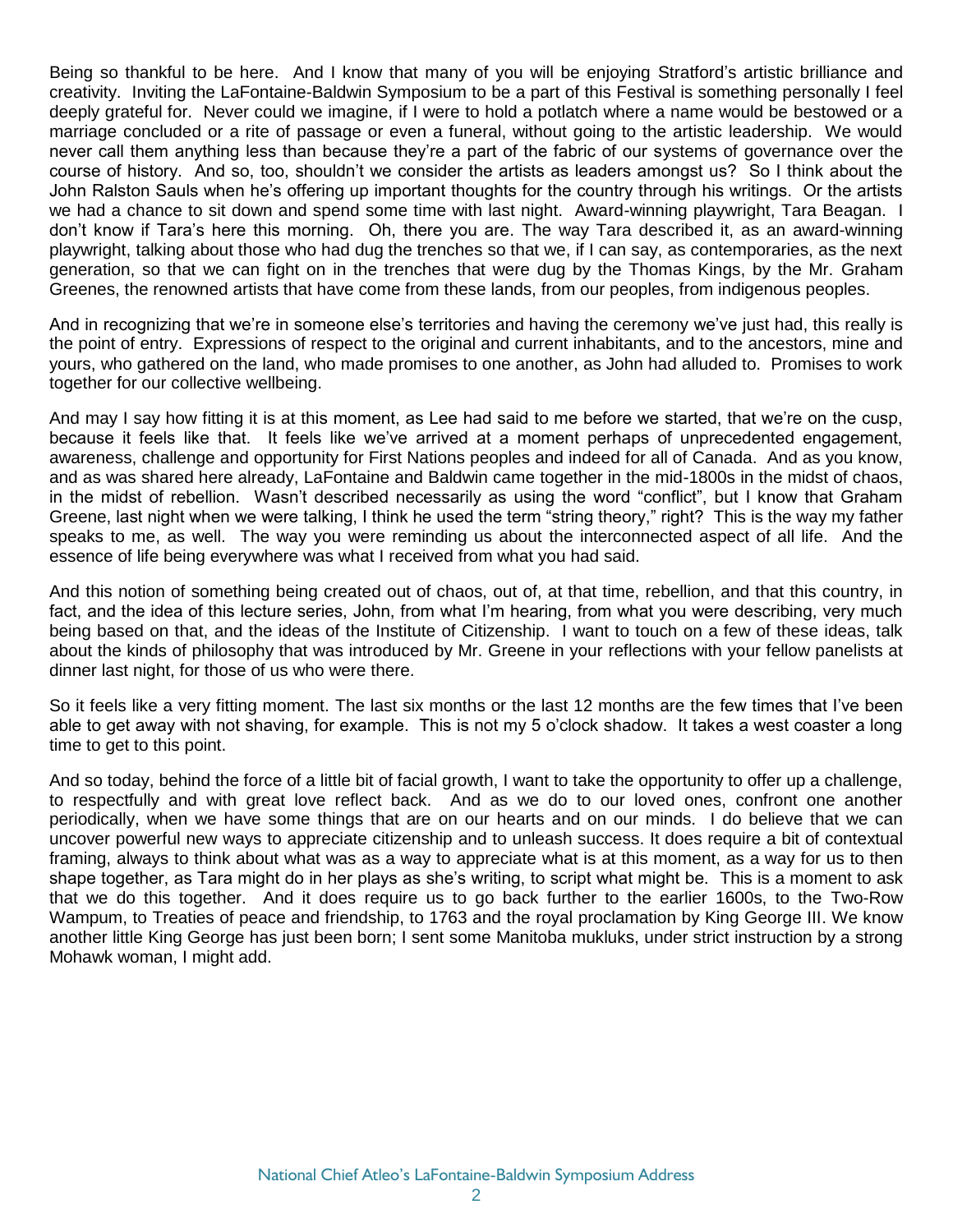It requires us to go back to the Treaty of Niagara in 1764, and forward through relationships that have been set out in treaty. Very unique. Around the world, Canada's unique in this respect. Agreements and understandings right across this country. These agreements must not be viewed as antiquated relics of history, something just to be left. Yes, they are fundamental to understanding our collective past, but they're increasingly important to understanding how we can achieve our potential as a society, today and into the future. This is because the approach used by our mutual ancestors, yours and mine, to forge these agreements was based on recognition, on respect and mutual understanding. These are the principles that we must again embrace and apply to clear a new path forward. Understanding concepts of identity and citizenship in this land that we now call Canada means that we must strive to fulfill what was originally intended. This is central to the success of Canada today and in fact, quite possibly, it offers universal lessons the world over.

And so we begin with some sweeping historical references. It is one of the great tragedies of the teachings of history in this country that this history too often begins only with the arrival of Europeans. So too I was taught. Thereby denying all of our students the rich, powerful and important chronicle of the indigenous societies, governments and peoples of this land. Given our limitations today, that's the first challenge: *To encourage all of you, and Canada, those listening in, to dig deeper than what we can cover here today.* 

Thankfully, there are tremendous new academic works from indigenous scholars making a major contribution to our collective understanding, and I'm very pleased to say that we're beginning to see changes in the school system as well, writings the likes of which John has authored, in *A Fair Country*. In our midst, we have one of the, if not the first, indigenous man appointed president of a chartered university in Canada, Mike Degonia, sitting over there. Please stand up and be acknowledged.

The very earliest interactions between indigenous peoples and Europeans within the territories of what is now Canada were characterized for the most part by mutual interest and respect. Relationships established, based on recognition and respect, through commercial and military alliance and Treaty, are the bedrock and the foundation upon which Canada is built. In fact, prior to contact with Europeans, there were extensive trade networks and treaty-making practices among indigenous nations. European traders who arrived in the northern part of America had to learn and adopt these practices to establish a place for themselves, and many instances, to survive.

The Two-Row Wampum of 1613 remains one of the most vivid and important examples. The bell, now exactly 400 years old, records in expertly crafted precious purple and white shells the Treaty between the Iroquois and the Dutch. The bell depicts the wake of two vessels, a First Nations canoe and a European sailing ship, travelling together side by side, yet on parallel paths, uninhibited by each other.

It captures the commitment to an ongoing relationship of autonomous nations linked to one another by the principles of truth, respect and friendship (inaudible) stuff, being friendly to one another. Two-Row Wampum symbolizes a strong ethical relationship between two nations and two peoples.

Some of the other earliest observations of European negotiators recorded and reported conclusions noting that, and I quote here, "There is no end to the relations with the Indians."

Yes, we sometimes pull that term out. For example, I am not the prime minister of Indians in Canada; I'll come back to that point later. Reflecting an intrinsic tie to the peoples, to their lands and to the importance of agreements and relationships, the earliest Treaties from the east followed the path set in wampum; Treaties of peace and friendship. Yet we must never overlook the reality that those concepts in the Treaties included economic and strategic imperative. This is perhaps best stated by a representative of Six Nations to the governor of New York in the early 1700s when he summed up their interests by stating, and I quote, "Trade in peace we take to be one thing."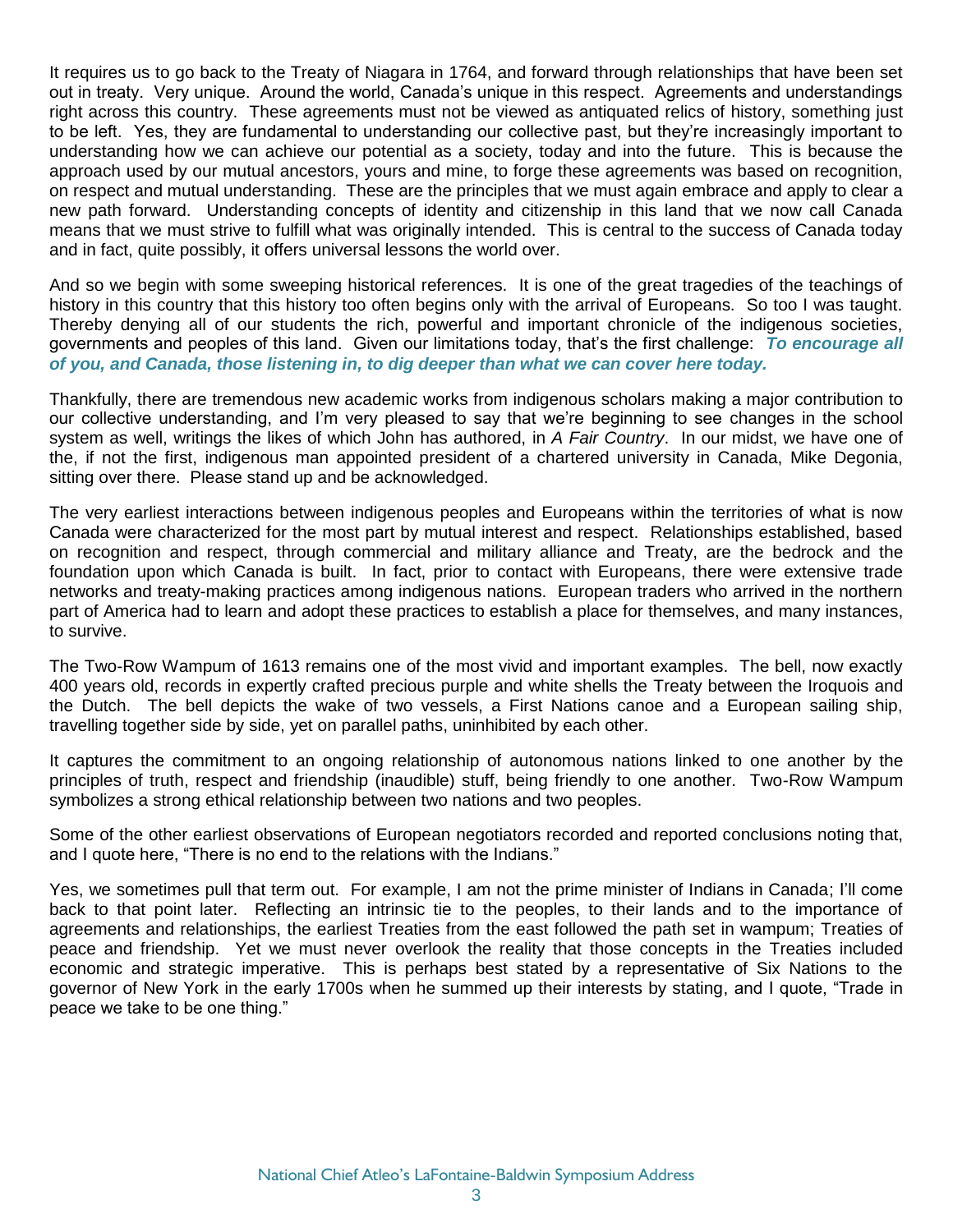The Royal Proclamation of 1763, in part a statement of the rights of indigenous nations, a statement no doubt hastened by several successful First Nations battles, the Royal Proclamation reflects on successful alliances and Treaties of peace and friendship and affirms treaty making as a requirement for development. The proclamation led directly to the Treaty of Fort Niagara in 1764, creating a new covenant chain between the British Crown and the First Nations in the Great Lakes area. The Treaty of Fort Niagara establishes a continuous relationship of peace, friendship and respect between the Indigenous nations and the Crown. You see, all the more important that Her Excellency would receive a name the likes of which she did, the Grandmother of Many Nations, from Treaty 7 territory. A very powerful link to the Crown that exists to this day.

Wampum bells were presented and exchange at that time. Over a two month period, Indigenous leaders made speeches, as we are wont to do periodically, and conducted ceremony affirming their understanding of the relationship. We come from oral societies, remember.

This year, 400 years since the Two-Row Wampum, in fact, October  $7<sup>th</sup>$  marked the anniversary of the 250<sup>th</sup> anniversary of the Royal Proclamation. It's an important opportunity to remember the principles of peace, friendship and especially recognition being central to the original engagement of our earliest political, economic and yes, military agreements. And of course, as I've alluded to with the 52 languages, we are incredibly diverse. I coming from the village of Ahousaht, which roughly translates as "*people who come from the sea,"* back to the land, our backs are to the coastal mountain range and next stop, like I said, Japan. We're people of the ocean, and it's evident in the way that we describe ourselves as nations, and even the terms that we use, the language, as with any culture around the globe. Our citizenship, then, that notion of identity is intrinsically tied to our territories.

My people are people of the sea, and when I was five or six years old, this was made abundantly clear. I'd be off with my dried fish in this pocket and I had my fishing line in this pocket, and I was, as any kid, heading down to go fishing for the day. But the aunties would stop me. Always the aunties. Waggling their finger, "Did you go see your grandma today?"

"Oh, well, I'm going fishing. Oh, okay, I guess I better."

And they would then stop and make sure that I understood the necessity to sit with my grandmothers, with my great aunts, and to learn through the stories about our people, and about the responsibilities that we will inherit. And that was very early on in life. [*speaking native language*] It means "one", "oneness". We are all one and interconnected. Beginning to get to the roots of what I'm hearing are the underpinnings of the lecture series, and the very notion of this country and concepts like pluralism.

We are definitely a very rich and complex society. There's about 15,000 of us now. Growing rapidly. We're the fastest growing segment of the Canadian population, but we are one of 52 different languages. There's 32 different languages just in British Columbia.

The pattern of contact was different where I come from on the west coast, and happened somewhat later, but again, we see the emergence of similar principles and lessons, remembering also that our early history was not without conflict. In the last 1700s, Spanish, British, Russian and American ships began sailing the northwest coast. Our peoples generally welcomed the opportunity to expand our trading networks but were also absolutely clear, as my people especially are, about jurisdictions, about our rights and about our responsibilities. Acts of aggression by Europeans were met with a fierce response by our peoples, probably with facial hair like this.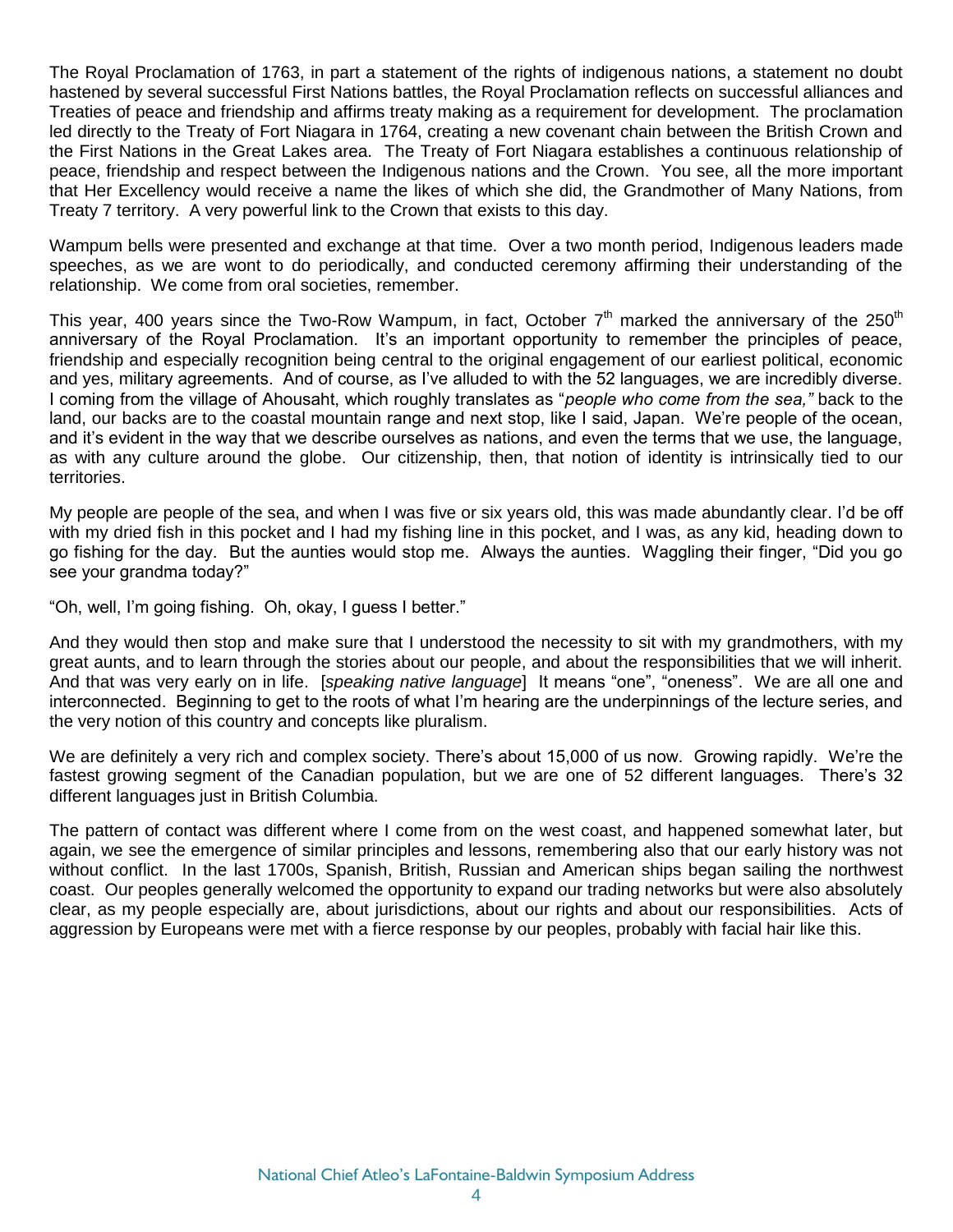In northern B.C. the Klingett fought against Russian occupation and successfully defended their people and territories. In Haida Gwaii and Vancouver Island many European ships were attacked and destroyed in the assertion of Indigenous territory. Indeed, my own nation captured and destroyed ships that were illegally harvesting in our territories, disregarding and disrespecting our laws. And as a child with a butter knife, I used to be out on the rocks adjacent to my village down the beach, and I used to find coins from the 1500s from Spain. An outsider would come visit and there'd be a horde of us kids trying to sell this guy our coin for 25 cents. I've since seen examples of these coins in the Caribbean, and I only knew the link when the dance, the King Fisher, would be sung and danced. One of our most famous songs and dances in my village, performed even during the time when the potlatches were outlawed because we were sneaky. Instead of having our cedar boards up we'd use as a screen on a stage made out of canvas so you could hide them really quickly, tuck them away and then just pretend that we weren't doing anything. And the Indian agents would come and they'd put our people to jail.

So that's my little snippet about a moment where I didn't really fully grasp, but got through our stories and our songs and our dances this notion of conflict which our people commemorate through our potlatch and through our songs and through our dances.

Part of this history includes this resistance. War. And then of course devastating loss of life from imported diseases. Battles ensued on the coast and inland to oppose road construction that was occurring without their participation.

This was happening at approximately the same time as mining expeditions were beginning along the north shore of Lake Superior; where I was just last week. Back here in the east, under the leadership of the famous Anishnawbe chief, who stood in firm defense, demanded fairness. They, in fact, demanded Treaty, as they had heard about and seen happening further south, and had known as well amongst our own nations.

You see, like was described at the outset, like this very country, in moments of conflict there are clear choices. In this country, where we establish successful sustainable relations, we have agreed to respect one another. We agreed that we have mutual interests. We agreed to fairness, to sharing and to support one another. These principles codified in the Treaties and embedded into our ongoing relationship, are now the foundation and basis of the relationship between First Nations and the Crown, now Canada. They bind us in a unique partnership, secured when our ancestors agreed to peacefully coexist in mutual respect and to share the lands and the wealth of the traditional territories. First Nations and all Canadians share this history and we're connected as we embark on this collective future. Put simply it means there is no outsider. **We are, each and every one of us, all involved. And we must all be engaged.** 

The Treaties and other agreements are not only about rights; they are absolutely, also, about responsibilities. Within the indigenous world, view sharing is a central, natural law that requires us to develop protocols of mutual understanding and respect, to keep balance, to seek harmony of the whole. Not only between and amongst people, but I learned as a kid to go fishing didn't mean you use the prowess of being a fisher, but you sang the song to the fish [*singing*], because you have treaty with the fish, too. It has to agree to grab onto that which you put out in order for it to be brought in to become food.

(John was complaining about not being a good fisher so I just offered up a fishing tip. That one's for free.)

This notion of sharing, of having a basis of mutual understanding and respect - I'd like to offer up a couple of illustrations. Some of you may seen in the media - for us it was a flash fire of media reports - about biomedical testing that was conducted by the Government of Canada on children attending residential school. Not a revelation that was entirely shocking to many of us who grew up hearing not just whispers, but real stories at our dinner tables from our parents and our aunts and our uncles and our grandparents. But the reports had the effect of really tearing open, and into old wounds. It's perhaps a perfect, as well as terrible, example of what happens when there is no respect or real recognition of peoples. Ripping apart families, apprehending children as they crawled under the bed or ran into the bush to try and save themselves, trying to forcibly imprint an "alien" language, and as my father witnessed: five and six year olds having pins pricked into their tongue when they tried to speak the only language that they could when they arrived at these schools.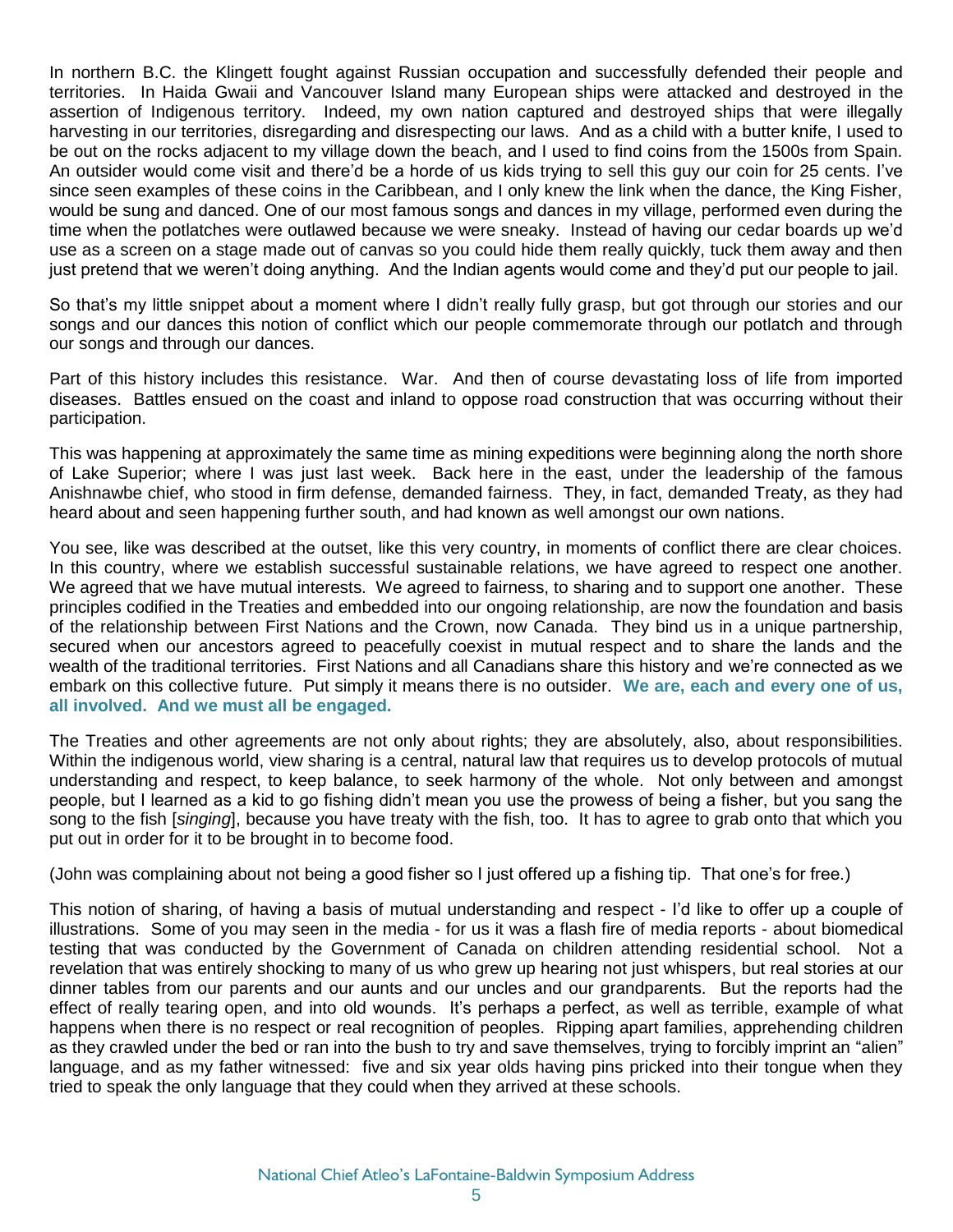Really, it was children faced with trying to save themselves and their culture, and a people trying to save their culture and their spirituality. Nothing less than the prolonged abuse of the most vulnerable is what occurred. This abuse was not the exception: this was official federal policy.

We all know the tragic consequences of these actions; a legacy that continues to have a devastating effect on our nations today, and this is where the professional becomes personal. These are stories I heard at my dinner table. It being explained to me that some kids got vitamins and vitamin C and oranges and some kids didn't, and it wasn't understood why; we can't ask a seven or eight year old to understand that that was the case.

And it just turns out that Mike's former role was with the Aboriginal Healing Foundation; you get why I'm excited about the fact that he's now president of an important university in the country. It's that notion that education, learning and understanding, which is really the underlying theme of this reflection, I'd like to offer is so critical. And why looking back to understand what was is how we arrive at a better shared notion of what is right now, and then we can get on with shaping the future together.

The historic apology, then, of 2008 was absolutely essential and I was there. I was in the house when it was uttered. And so now, too, is the time of truth and reconciliation. Acts of reconciliation create tremendous opportunity for all First Nations peoples, and for all Canadians to join in the efforts of understanding, we need to begin again building our shared future.

I can't help but be thankful for this being just such a moment, where voices are included that haven't perhaps been included in this manner. And this being a historic moment in the midst of an artistic festival, I think it really adds to it.

Fortunately, my second illustration tells this story of inclusion. We all saw the recent massive flooding in Alberta; I don't know if anyone was there. I was there! I was downtown Calgary and the waters were rising. It's, like, wow, and it was capturing the headlines. A number of First Nations communities in Treaty 7 territory were also hit hard by the rising waters. And I had the opportunity, as part of my role, to travel to these communities three times during the crisis. And it's really quite overwhelming to witness this kind of natural disaster in person, for sure, talking to the families devastated by their losses and facing very uncertain future. Yet, what was most remarkable was seeing the incredible courage and the kindness of a community come together; hearing about people checking in on one another, on their friends and on their neighbours, making sure the elders and the children, those most vulnerable were cared for and were safe. And the volunteerism! People flooding into the arenas at these Reserves I'm talking about, from all over, from the Reserve itself and from outside the community; people helping to keep each other's spirits strong at a time of crisis.

Material possessions, of course, being swept away by the rising water, but the spirit never lost. And it's this spirit that the chiefs and their citizens harnessed to get the support they needed in Treaty 7. Far too often situations like this have left people vulnerable and needy for far too long; lost because of the tangled web of the jurisdictional overlaps and uncertainties that we still have today. Not this time. This time was different.

To their credit, the provincial government joined the First Nations leadership immediately, followed closely by the federal government. Within days of impact, we had ministers and representatives from all governments, across many ministries, directly engaged with the leadership to put the needs of the people first. A time of crisis when everyone needs one another the barriers and the gaps that tend to block action were overcome, seemingly melted in front of all of our eyes.

The same lesson can absolutely apply more broadly to the work that we need to do now. The full agenda requires that everyone come together, just as Treaty 7 pulled First Nations and their neighbours together to deal with the rising water. And one of the Treaty 7 elders said, when we were in the meeting with the various ministers and officials, "This is treaty," he said. He commented about what was actually happening. "This is what's required to do. We need to come together among our own nations and with the governments to honour and respect our obligations in treaty to support one another."

You see, we have inherent responsibilities to our lands, our waters and our peoples, and we have inherent rights as nations to work in full respect with one another as equal partners, and other governments.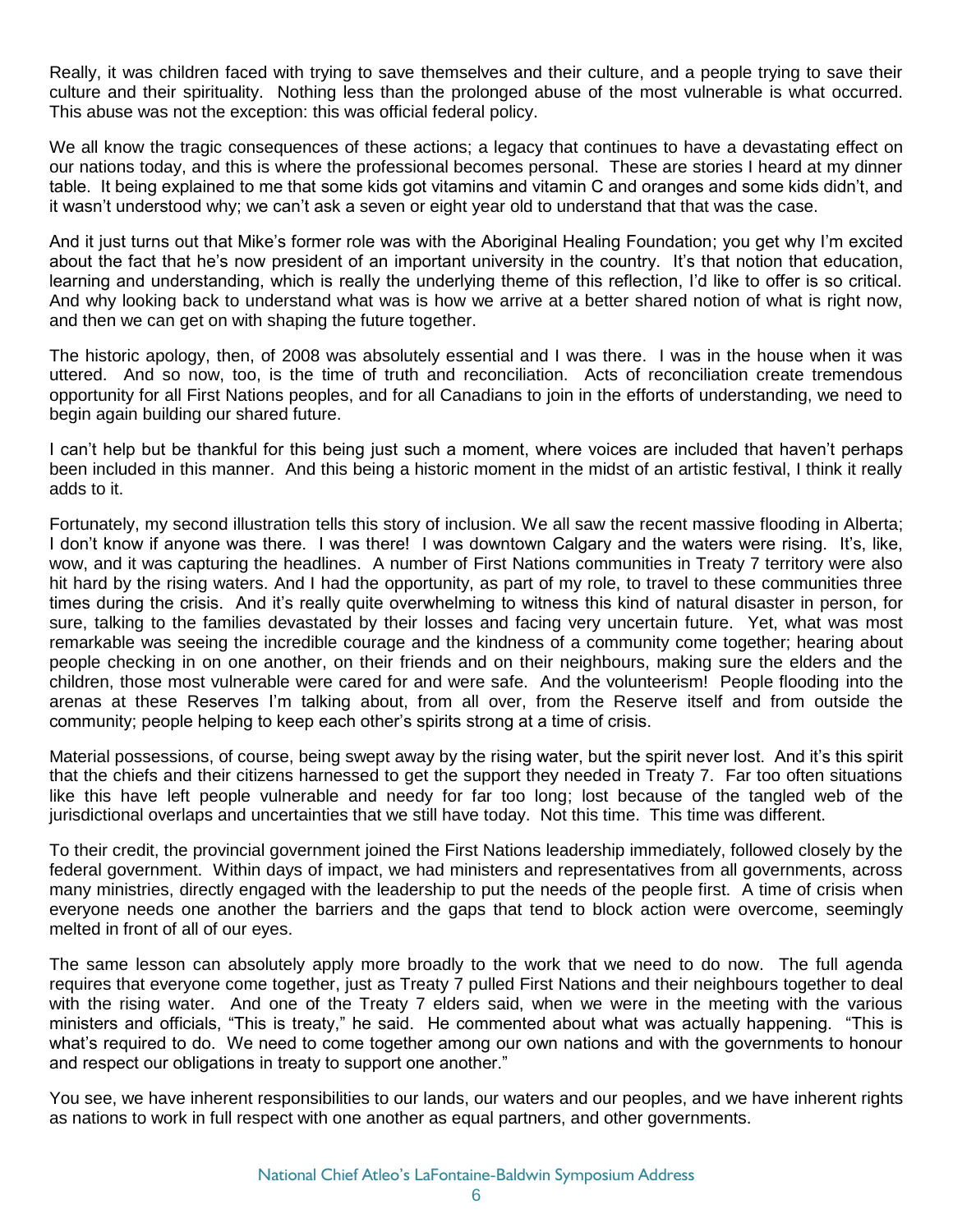The medical experiments that I mentioned earlier are really part of a larger continuum of socioeconomic and policy experiments that have all failed our people. This includes the Indian Act, an attempt to really displace, overnight, the ways of life that have been in place for generations. Tried to wipe away the promises and treaty that we would respect one another, and share; that we would not impose one way of life over another. All of these experiments have been utter and abject failures. The experiments are all part of an unacceptable pattern that we must all work to break. The realities and stats are stark and they are absolutely sobering, Canada ranking within the top five in the U.N. human development index, while First Nations fall well below and struggle alongside countries in the developing and Third World.

I witness firsthand and some are beginning to appreciate with increased awareness in this country, our people are crammed into crumbling homes and collapsing communities. Almost half of our children live in poverty. Our children - and this is a fact - are right now statistically more likely to end up in jail than to graduate from high school.

The reality of attempted denial, of extinguishment and displacement makes it difficult to even feel part of Canada, part of the whole, today. I've experienced this reality myself as we fought and won a major fisheries case. The court / the judge brought the court to my village and I sat with my regalia in front of my people and my village, and a lawyer for the Crown said to me directly, "*We do not recognize that you exist as a peoples*." Those words were uttered to me in a moment of deep and direct conflict. But make no mistake that Crown lawyer was speaking for Canadians, representing Canada in a case on fisheries in my little village off the west coast. But like the over 40 other court cases that I can point to, we won this court case.

## [Applause]

And this is really about persistence and in this case succeeding, but it doesn't mean that when you win a court case against the federal government that the next day it's implemented the way you expected. This is where you come in.

Just as we have finally concluded this 10 year legal battle for recognition of our fishing rights, we must find the way forward for all of us based on recognition and respect. This means we all have work to do. First Nations are becoming fully engaged in this effort by driving forward solutions from the ground up. Working together, respecting one another and supporting one another will lift us all up. It makes economic sense as well; it makes political sense; it makes moral sense, just as it did in the time of Treaty - mutual respect, recognition and partnership. This is how we can move forward together to break this pattern of unilateral approaches that are absolutely failing not just us but the entire country.

**So this means that all of Canada has a tremendous and a shared stake in renewing and reconciling our relationship.** Our ancestors did it. We can as well. In fact, we must do it. This is required to meet our mutual interests and to achieve mutual success, and this I feel is the economic imperative for the entire country as I said earlier. Our population, this makes me an old timer, are the youngest and fastest growing population: Over half under the age of 25. Tremendous potential in our peoples and our communities. We must invest in First Nations people through education, through skills training and employment opportunities to ensure that First Nations are full participants in the economy.

A study by the Centre for The Study of Living Standards found that if we raised First Nations educational and employment levels so they're equal with the rest of Canada, this will add \$400 billion to the Canadian economy and save \$115 billion in government expenditures. It's clear that our people are key to keeping Canada sustainable and strong. So are our lands. In the coming years, Canada is planning more than 500 major resource projects that would represent \$650 billion in new investments, almost all which will be on or near First Nations land or territories. For any of this to proceed, clear conditions must first be met. The approaches must be sustainable and responsible, and they must respect and recognize our Treaty rights, our title and our reality.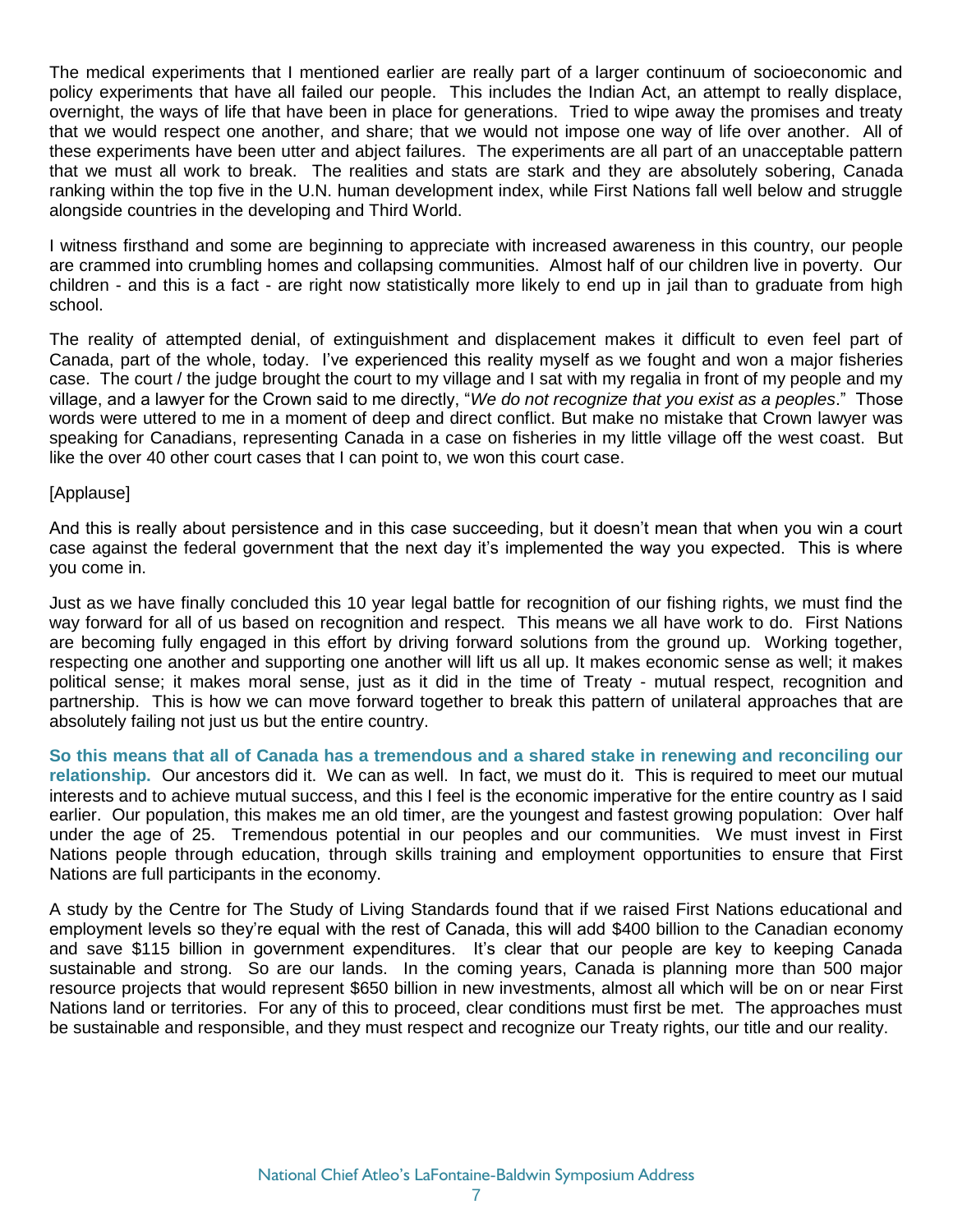This means, then, that we must design new approaches that ensure recognition and an ongoing relationship for stewardship and decision making that reflects the jurisdictions of all peoples. It means that principles which are in place enshrine the United Nations Declaration of Rights of indigenous peoples that include the right to free prior and informed consent are the basis upon which we engage early and often. Then we can all share in the economic benefits, the benefits of working with First Nations to give life to our rights and support our solutions is being recognized more and more in this country by influential groups like the Canadian Council of Chief Executives who reported in July of last year on the opportunity among First Nations to develop a skilled and trained workforce which would in turn create economic spinoffs and capacity building at the community level. The same report makes clear recommendations on the benefits of recognizing rights and effective meaningful partnerships with First Nations. It echoes what we as First Nations have been saying for decades. I should add, the Canadian Chamber of Commerce placing in the top ten the lists of barriers to competitiveness the need for skills training amongst the Indigenous peoples of this country as well.

This takes us back to the early days of emerging economic and trade patterns. I was thinking about the book by Hackett Fisher, *Champlain's Dream*, being another excellent example of recent writings that begin to capture the sentiment about the early days' economic and trade patterns, and fisheries, and in the fur trade. And we see that, once again, our nations are an important of the economic life of this country. Vital players and partners in keeping the country strong and competitive.

First Nations, and particularly our young people, have a growing confidence, determination and conviction, and we're high-tech Indians. Social media. Some of the highest users per capita of the social media: Indigenous young people. Information moves as quick as lightening now about what's happening in Ottawa or maybe a lecture for some at Stratford. The information moves incredibly fast right now and this is very helpful to our people and to expanding the conversation and including many in this notion of the resurgence and strengthening of our people, the strengthening of First Nations governments, of nation building we refer to it, and rebuilding, and the development of our own economies.

First Nations are driving forward solutions, enabling their citizens and youth to become actors, actors for a civil and just society, and agents of positive change in their communities and far beyond. But we need not act alone in our efforts to fulfill our true potential as peoples, as partners and as nations. We all have a role to play in realizing this opportunity, for, after all, no one of us in this room, no one of us in this country, created this current malaise. **None of us in this room break the promises of treaty, but still, and yet still, we can all take responsibility for sparking change**. For as has been famously said, and John himself makes this reference, **"We are all treaty people."** We're all part of the Crown's First Nations relationship that were and remain central to Canada. We're all a product of the partnerships built on respect and recognition, and we can live the vision of the ancestors and act today for a better tomorrow. Indeed, there is absolutely, and I see this all the time, an incredible amount of work to do.

I was reminded, my father, he went and got three degrees. He said his grandfather had caught three whales. I come from a whaling lineage, and his three whales were his three degrees. And the very first First Nations man from University of British Columbia to attain a PhD and he did that in his 50s. He's now 74.

It just reminds us that while we've come a long way and we have over 30,000 post-secondary graduates, that's a recent history that I'm talking about. We have our first university president sitting here. I just talked about a man who achieved our first PhD, and John often references the over 30,000 post-secondary educated Indigenous peoples across our lands.

And there's a lot of work to do. We have come some ways. And my dad reminded me when I was having trouble with math, I said, "*Dad, I don't understand this algebra. I can't do it!*" "*You can have what you say, son*." Oh! Drove me crazy! I said that I couldn't and what he was saying was the moment you believe it's possible you're making the choice to do the hard work. He would say, "*There's the hard way or the harder way, son*." And this is where we find ourselves at this juncture as well. It seems we've been avoiding the hard work for a long, long time, but not anymore. We're not going to allow this to punted down to future generations, and choose what's ultimately the harder path.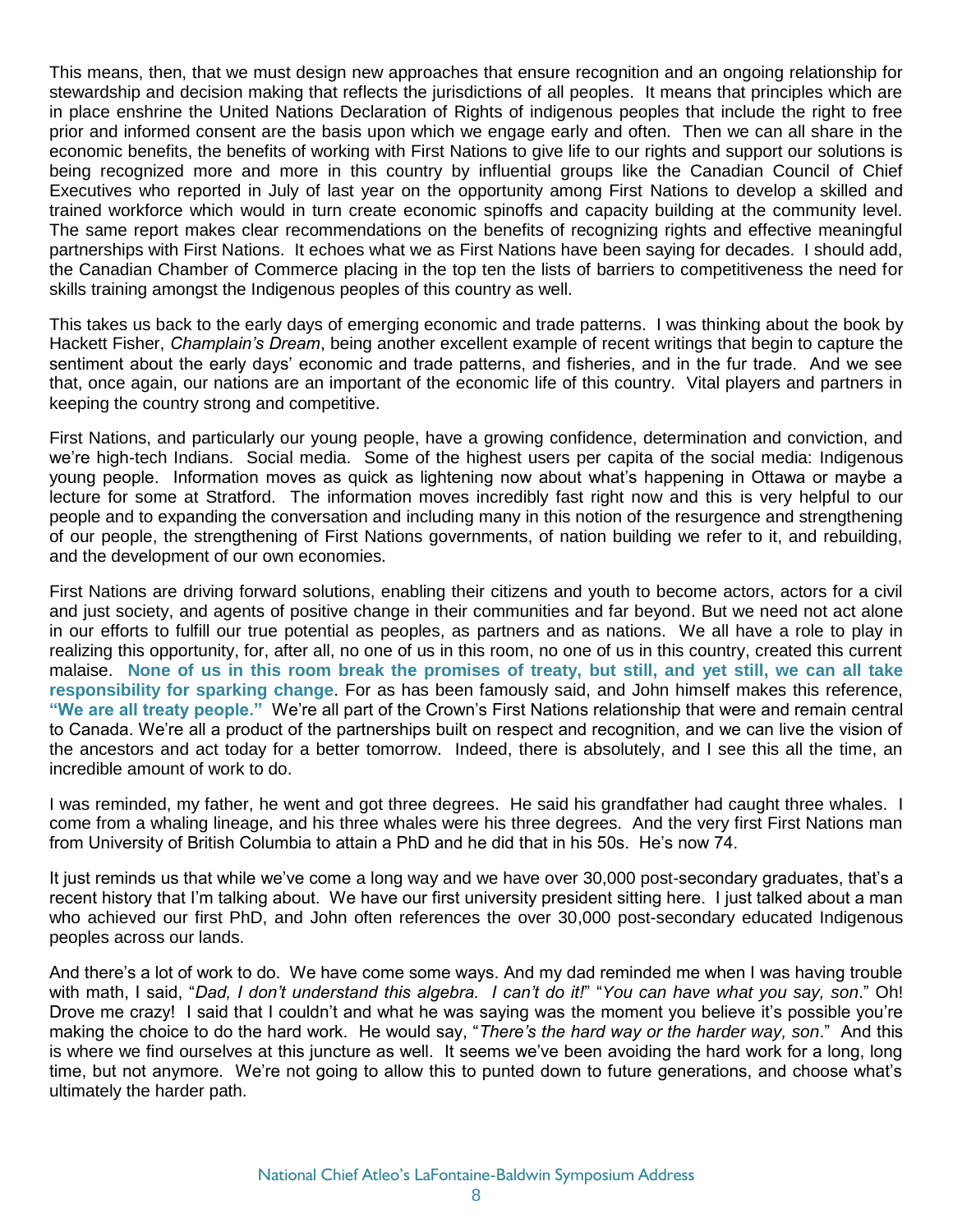## [Applause]

Our efforts absolutely require us to come together to find solutions. Achieving full engagement and forging understanding is the standard of how we can and must do business together. Our guiding principle is the shared commitment for First Nations to be full participants in designing a collective future for our communities and the country as a whole.

**First Nations are doing our work and we extend our hand to you, just as we did at the time of Treaty.** We're reaching out to parliamentarians and provincial and territorial leaders; we're reaching out to the private and public sector; we're reaching out to the international community; and absolutely reaching out to our artistic leadership; we're reaching out to Canadians from all walks of life; and all faiths to join us in this national project, this new national dream to create a more fair, a just and a stronger Canada. And I'm pleased and proud to say that more and more Canadians are standing with us every day. They're supporting our efforts to improve education, our economies, housing, health and community safety.

In my role as National Chief, as I alluded to earlier, my role is not to direct First Nations; my job is to empower, to support their voices, advocate for a renewed nation-to-nation relationship; my role is to support and advocate for respect and recognition of First Nations rights, title and Treaties; to press for the transformative change that's required for First Nations to fulfill their true potential. My role, indeed, is that of a facilitator for direct discussion and dialogue between First Nations governments, the likes of which was an example for Treaty 7 during the time of the flooding.

Canada is built on a proud heritage of strong, vibrant indigenous nations, and our historic and living relationships with one another, and together we can build strong communities where our peoples are full participants in driving our economies, educating our youth and fostering strong First Nations governments.

And as I move towards concluding, I want to bring us all back to the great themes of the LaFontaine-Baldwin lectures, that we must grasp the overarching themes so that we can focus on the specific plans of action, programs for change and tasks for each and every one of us.

I'm reminded of the words of Prime Minister Trudeau when he left office in 1978. He acknowledged with some frustration and regret, and I quote, "*Despite our attempts, the Indian problem is still with us*." 35 years later, after successive governments, both liberal and conservative, **it's time for a new language and a new story, a story that's not about the "Indian problem" but of recognition and of dialogue.**

Harold Cardinal, a Cree scholar and contemporary of Pierre Trudeau, responded to the failed policy program of the late '60s with his important work entitled The Unjust Society. He outlined thoughtful solutions organized around the theme of increased First Nations control of First Nations affairs based on recognition. All of these components being key to citizenship and key to belonging. The same themes emerged when the National Indian Brotherhood, which is the direct predecessor of the Assembly of First Nations, released the important policy statement called Indian Control of Indian Education, in 1972, another call to recognize our authority and responsibility to educate our own children in our languages and cultures, and to nurture their success in today's world.

The massive five-volume report of the Royal Commission on Aboriginal Peoples from 1996 recounts the same challenges and sets out the same solutions in clear and comprehensive terms, and it was a report also borne out of crisis and conflict. You'll recall the time of the Oka Crisis, as it's often referenced as. Yet, we still struggle to grab hold of these solutions, or worse, complain that we don't know what to do. As I did say earlier, we are making progress, but we must dramatically increase the rate and pace of the change. This, to me, compels new understanding and broader engagement: The engagement of all of us.